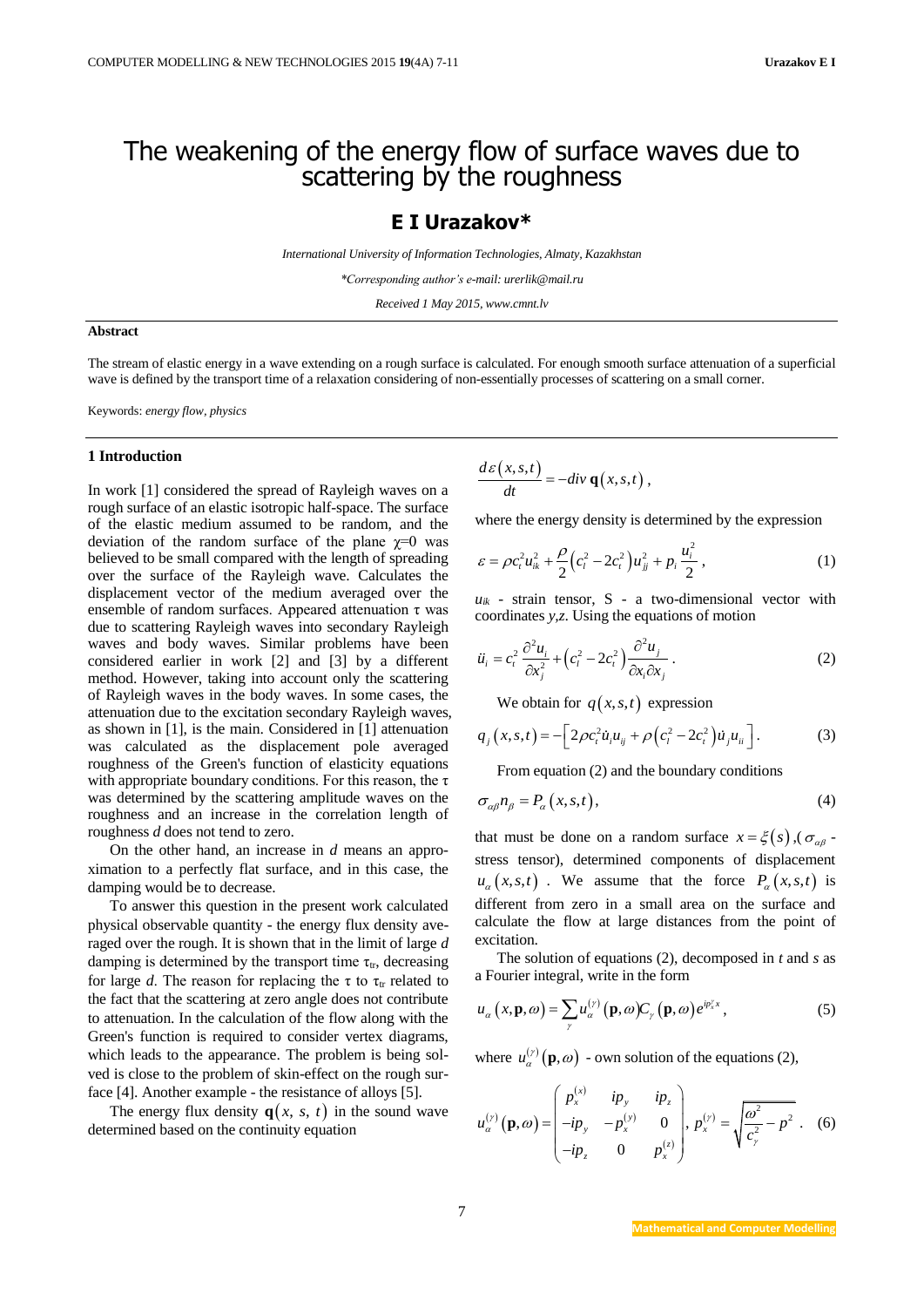The  $\gamma$  index of a column of a matrix (6) enumerates three independent decisions, the speed of spreading of  $c_{\gamma}$ coincides with the speed of transverse waves at  $\gamma = y$ , z and with a speed of longitudinal waves of  $\gamma = x$ . **C**(**p**,  $\omega$ )<br>  $H^{(0)}(\mathbf{p}, \omega) \mathbf{C}(\mathbf{p}, \omega) + \int \frac{d^2 q}{dx^2} [\mathbf{V}^{(1)}(\mathbf{p}, \mathbf{q}) + \mathbf{V}^{(2)}]$ 

vector is determined from the boundary condition (4), which, after decomposition in a Fourier integral and substituting (5) into (4) takes the form (drop the vector indices).

d of transverse waves at 
$$
\gamma = y
$$
, z into (4) takes the form (drop the vector indices).  
gitudinal waves of  $\gamma = x$ .  $\mathbf{C}(\mathbf{p}, \omega)$   
 $H^{(0)}(\mathbf{p}, \omega) \mathbf{C}(\mathbf{p}, \omega) + \int \frac{d^2 q}{(2\pi)^2} [\mathbf{V}^{(1)}(\mathbf{p}, \mathbf{q}) + \mathbf{V}^{(2)}(\mathbf{p}, \mathbf{q})] \mathbf{C}(\mathbf{q}, \omega) = \mathbf{P}(\mathbf{p}, \omega)$ , (7)

where

$$
H_{\alpha_{y}}^{(0)}(\mathbf{p}, \omega) = i \left( p_{x}^{(\gamma)} u_{\alpha}^{(\gamma)}(\mathbf{p}, \omega) + p_{\alpha} u_{x}^{(\gamma)}(\mathbf{p}, \omega) + \delta_{\alpha x} \left( \frac{c_{i}^{2}}{c_{i}^{2}} - 2 \right) p_{\beta} u_{\beta}^{(\gamma)}(\mathbf{p}, \omega) \right)
$$
  
\n
$$
\mathbf{V}_{\alpha}^{(1)}(\rho, q) = \xi(\mathbf{p} - \mathbf{q}) \left[ \delta_{\alpha\beta}(\mathbf{p} - \mathbf{q}) \mathbf{q} u_{\beta}^{(\gamma)}(\mathbf{q}, \omega) + (p - q)_{\beta} q_{\alpha} u_{\beta}^{(\gamma)}(\mathbf{q}, \omega) + \right.
$$
  
\n
$$
+ \left( \frac{c_{i}^{2}}{c_{i}^{2}} - 2 \right) (\rho - q)_{\alpha} q_{\beta} u_{\beta}^{(\gamma)}(\mathbf{q}, \omega) - q_{x}^{(\gamma)} u_{\alpha}^{(\gamma)}(\mathbf{q}, \omega) +
$$
  
\n
$$
q_{\alpha} q_{x}^{(\gamma)} u_{x}^{(\gamma)}(\mathbf{q}, \omega) + \left( \frac{c_{i}^{2}}{c_{i}^{2}} - 2 \right) \delta_{\alpha x} q_{x}^{(\gamma)} q_{\beta} u_{\beta}^{(\gamma)}(\mathbf{q}, \omega) \right],
$$
  
\n
$$
\mathbf{V}_{\alpha\gamma}^{(2)}(\mathbf{p}, \mathbf{q}) = i \int \frac{d^{2} q'}{(2\pi)^{2}} \xi(\mathbf{p} - \mathbf{q} - \mathbf{q}') \xi(\mathbf{q}') q_{x}^{(\gamma)} \left[ \left( qq' - \frac{q_{x}^{(\gamma)^{2}}}{2} \right) u_{\alpha}^{(\gamma)}(\mathbf{q}, \omega) + \right.
$$
  
\n
$$
+ \left( q_{\beta\delta}' - \delta_{\beta x} \frac{q_{x}^{(\gamma)}}{2} \right) q_{\alpha}^{(\gamma)} u_{\beta}^{(\gamma)}(\mathbf{q}, \omega) + \left( \frac{c_{i}^{2}}{c_{i}^{2}} - 2 \right) \left( q_{\alpha\delta}^{2} - \delta_{\alpha x} \frac{q_{x}^{(\gamma)}}{2}
$$

In the formulas (8)  $p_{\alpha\delta} = 0$  at  $\alpha = x$ ,  $p_{\alpha} = p_{y}$ ,  $p_{z}$  at  $\alpha = y, z$ . As in [1], we consider the amplitude of the roughness is small compared to the wavelength of sound ad, so the derivation of (7) the left side of the boundary condition (4) is decomposed by  $\sim \xi$  accurate to the second order.

1], we consider the amplitude of the  
\ncompared to the wavelength of sound ad,  
\n
$$
q_s(x, \mathbf{p}, \omega) = -\frac{\rho c_i^2}{(2\pi)^3} \int \omega' d\omega' d^2 p' \Big\{ (p - p')_{s'} \Big[ u_k^{(r)} (\mathbf{p}', \omega') u_k^{(\beta)} (\mathbf{p} - \mathbf{p}', \omega - \omega') \delta_{s'} +
$$
\n
$$
+ u_{s'}^{(r)} (p', \omega') u_s^{(\beta)} (\mathbf{p} - \mathbf{p}', \omega - \omega') + \Big( \frac{c_i^2}{c_i^2} - 2 \Big) u_s^{(r)} (\mathbf{p}', \omega') u_{s'}^{(\beta)} (\mathbf{p} - \mathbf{p}', \omega - \omega') \Big] +
$$
\n
$$
+ p_{s'}^{(\beta)} (p - p') u_s^{(r)} (\mathbf{p}', \omega') u_s^{(\beta)} (\mathbf{p} - \mathbf{p}', \omega - \omega') +
$$
\n
$$
+ \Big( \frac{c_i^2}{c_i^2} - 2 \Big) p_x^{(\beta)} (p - p') u_s^{(r)} (\mathbf{p}', \omega') u_s^{(\beta)} (\mathbf{p} - \mathbf{p}', \omega - \omega') \Big\} \times
$$
\n
$$
\times C_{\gamma} (\mathbf{p}', \omega') C_{\beta} (\mathbf{p} - \mathbf{p}', \omega - \omega') \exp \Big\{ i \Big( p_x^{(r)} (p') + p_x^{(\beta)} (p - p') \Big) x \Big\}
$$
\n(9)

In the flow interesting us at large distances from the point of excitation term with  $p_x^{(\beta)}(p-p')$  using  $(p-p')_s$ , then the express<br>  $q_s(x, \mathbf{p}, \omega) = -\frac{\rho c_t^2}{(2\pi)^3} \int \omega' d\omega' d^2 p'(p-p')_s C_\gamma(\mathbf{p}', \omega') C_\beta(\mathbf{p}-\mathbf{p}',$ conditions (4) can be reduced to the form containing with  $p_x^{(\beta)}(p-p')$  using  $(p-p')_s$ , then the expression (9) takes the form<br>  $\omega = -\frac{\rho c_t^2}{(2\pi)^3} \int \omega' d\omega' d^2 p'(p-p')_s C_\gamma (\mathbf{p}', \omega') C_\beta (\mathbf{p}-\mathbf{p}', \omega-\omega') \times$ 

$$
q_s(x, \mathbf{p}, \omega) = -\frac{\rho c_i^2}{(2\pi)^3} \int \omega' d\omega' d^2 p' (p - p')_{s'} C_{\gamma} (\mathbf{p}', \omega') C_{\beta} (\mathbf{p} - \mathbf{p}', \omega - \omega') \times \times T_{ss'}^{(\gamma\beta)} (\mathbf{p}', \omega', \mathbf{p} - \mathbf{p}', \omega - \omega') \exp \{i \left( p_x^{(\gamma)} (p') + p_x^{(\beta)} (p - p') \right) x \}
$$
\n(10)

where

$$
T_{ss'}^{(\n\gamma\beta)}(\mathbf{p}',\omega',\mathbf{p}-\mathbf{p}',\omega-\omega') = u_k^{(\gamma)}(\mathbf{p}',\omega')u_k^{(\beta)}(\mathbf{p}-\mathbf{p}',\omega-\omega')\delta_{s's} ++u_{s'}^{(\gamma)}(\mathbf{p}',\omega')u_s^{(\beta)}(\mathbf{p}-\mathbf{p}',\omega-\omega')-2u_s^{(\gamma)}(\mathbf{p}',\omega')u_{s'}^{(\beta)}(\mathbf{p}-\mathbf{p}',\omega-\omega')--u_x^{(\gamma)}(\mathbf{p}',\omega')u_x^{(\beta)}(\mathbf{p}-\mathbf{p}',\omega-\omega')\delta_{s's}
$$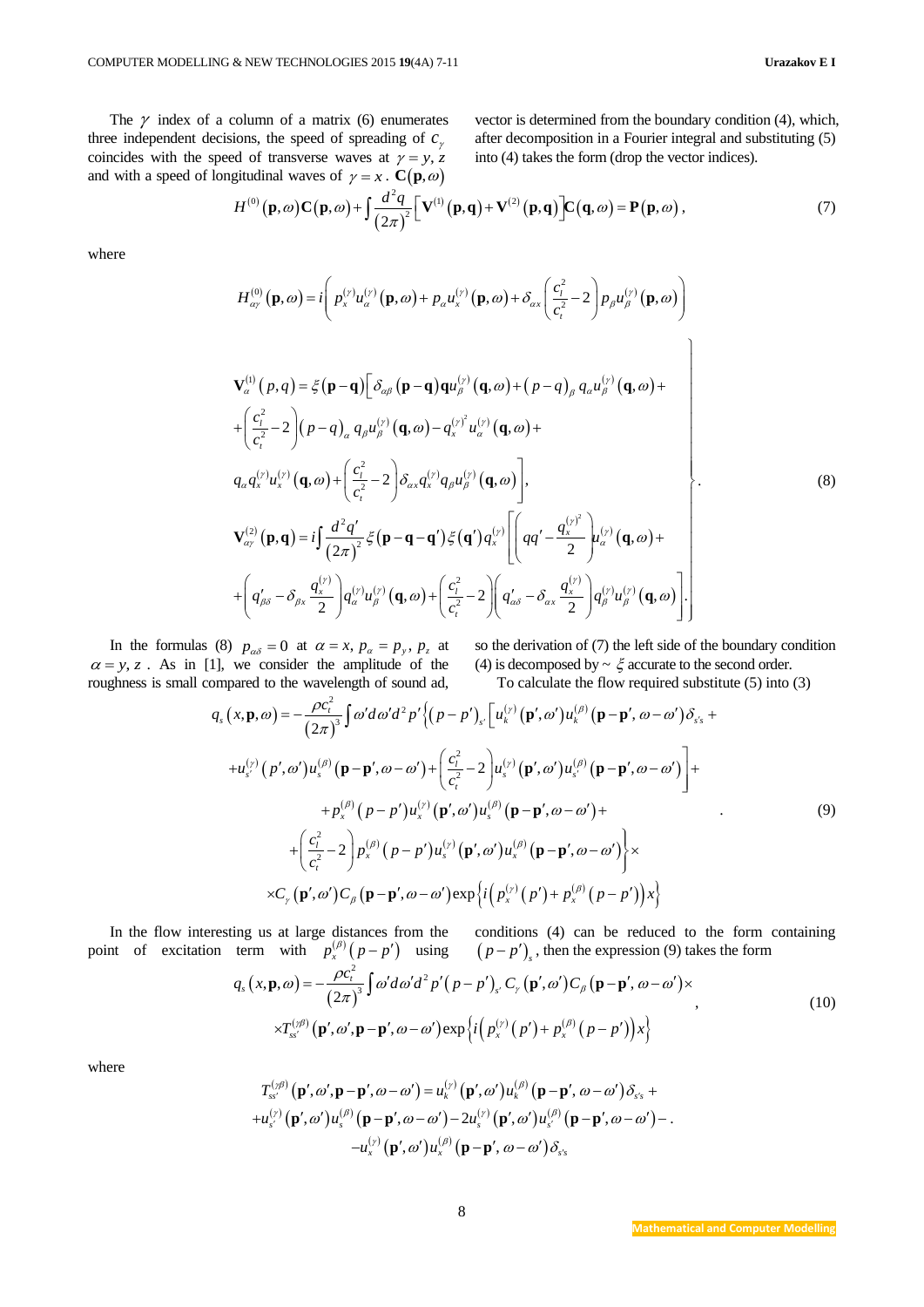In the zero approximation

$$
\mathbf{C}^{(0)}\big(\mathbf{p},\omega\big) = H^{(0)-1}\big(\mathbf{p},\omega\big)P\big(\mathbf{p},\omega\big)
$$

Substituting  $C^{(0)}(p,\omega)$  in (5), we obtain the solution on a perfectly flat surface

$$
u_{\alpha}(x, \mathbf{p}, \omega) = u_{\alpha}^{(\gamma)}(\mathbf{p}, \omega) H_{\gamma\beta}^{(0)-1}(\mathbf{p}, \omega) P_{\beta}(\mathbf{p}, \omega) e^{ip_{x}^{(\gamma)}x}.
$$
 (11)

The poles of  $u_a(x, p, \omega)$  (11) defined from a condition

det 
$$
H^{(0)}(p,\omega) = \left(2p^2 - \frac{\omega^2}{c_t^2}\right)^2 + 4p^2 p_x^y p_x^x = 0
$$

give the known spectrum of Rayleigh waves on the ideal surface

$$
p=p_0(\omega)=\frac{\omega}{c_R}.
$$

The time-averaged flow of energy density, determined by integrating (10) with respect to  $p$  multiplier  $e^{ips}$ , must be calculated at  $\omega = 0$ . On the ideal surface the result of integration at large distances determined by the poles and branch points of the expression (11), as well as the saddle point exponent. Recent determine the contribution of body waves in the flow of energy. In the integration over the

angle between p and s are two saddle points corresponding to the two directions of spreading. We find the contribution of the poles, i.e Rayleigh waves, in the flow of energy. Writing the inverse matrix  $\mathbf{H}^{(0)-1}(\mathbf{p}, \omega)$  as near the pole in the form of

$$
\mathbf{H}_{\gamma\beta}^{(0)-1}(\mathbf{p},\omega) = \left(p^2 - p_0^2(\omega) + i\delta\right)^{-1} R_{\gamma\beta}(\mathbf{p}),\tag{12}
$$

where  $R_{\beta}(\mathbf{p})$  has no singularities, we obtain for the contribution of Rayleigh waves in the flow of energy the following estimate

$$
q^{(s)}(0,s,0) \sim \frac{\rho}{s} \int d\omega' \omega'^3 p^2(\omega'). \tag{13}
$$

The contribution of the saddle point  $p_{\gamma} = \frac{\omega}{c_{\gamma}} \left( s \left/ \sqrt{\left(x^2 + s^2\right)} \right) \right),$ γ  $=\frac{\omega}{s}\left(s/\sqrt{(x^2+s^2)}\right)$ , available in the integral modulo the *p*, is estimated as follows

$$
q^{s}(x, s, 0) \sim \frac{\rho c_{t} x^{3}}{\left(x^{2} + s^{2}\right)^{\frac{5}{2}}}\int d\omega' \omega'^{3} p^{2}(\omega'). \tag{14}
$$

It is easy to see that the input branch at large distances proportional  $1/(x^2 + s^2)^{\frac{5}{4}}$ , that is small compared to (14). Returning to the case of a rough surface on the  $n$  step iterations, we find

$$
c(n)(\mathbf{p}, ω) = -\int \frac{d^2q}{(2\pi)^2} H^{(0)-1}(\mathbf{p}, ω) \left[ \mathbf{V}^{(1)}(\mathbf{p}, \mathbf{q}) + \mathbf{V}^{(2)}(\mathbf{p}, \mathbf{q}) \right] C^{(n-1)}(\mathbf{p}, ω).
$$
\n(15)

Substituting (15) into (10) and averaging over a rough, we see that there are two types of terms. In terms of the we see that there are two types of terms. In terms of the<br>first type  $C_{\gamma}(\mathbf{p}', \omega')C_{\beta}(\mathbf{p} - \mathbf{p}', \omega - \omega')$  average of the product into a product of averages. Calculate the average of  $C_r(\mathbf{p}', \omega')$ , described in detail in [1], leads to the

By into (10) and averaging over a rough, product into a product of averages. Calculate the average  
are two types of terms. In terms of the  

$$
\omega'
$$
) $C_{\beta}$ (**p**-**p**',  $\omega - \omega'$ ) average of the following result  $\langle C_{\gamma}(p, \omega) \rangle = H_{\gamma\alpha}^{-1}(p, \omega)P_{\alpha}(p, \omega)$   
 $H_{\gamma\alpha}$ (**p**, $\omega$ ) =  $H_{\gamma\alpha}^{(0)}(\mathbf{p}, \omega) - \int \frac{d^2q}{(2\pi)^2} (\langle \mathbf{V}_{\gamma\beta}^{(1)}(\mathbf{p}, \mathbf{q}) H_{\beta\delta}^{(0)-1}(\mathbf{q}, \omega) \mathbf{V}_{\delta\alpha}^{(1)}(\mathbf{q}, \mathbf{p}) + \langle \mathbf{V}_{\gamma\alpha}^{(2)}(\mathbf{p}, \mathbf{p}) \rangle ).$  (16)

Members with **V** change spectrum of Rayleigh waves. Near the pole  $H^{-1}$  can be represented in a form similar to (12)

$$
\mathbf{H}^{-1}(\mathbf{p},\omega) = \left(p^2 - p_0^2(\omega) + i/\tau c_R\right)^{-1} R(\mathbf{p}).
$$
 (17)

Asymptotic expressions for  $(\tau c_R)^{-1}$  $\left[\tau c_{R}\right]^{-1}$  are given in [1]. Note that formula (16) allows us to calculate the attenuation of a second order in the  $\zeta/\lambda$ , in which it is deter-

mined by the binary correlation function  
\n
$$
\langle V^{(1)}V^{(1)} \rangle \sim \xi_2 \sim \langle \xi(\mathbf{p})\xi(\mathbf{p}') \rangle = (2\pi)^2 \delta(p + p')\xi_2(p)
$$

Easy to see that while  $V^{(1)}$  defines as attenuation and the displacement the ownl frequencies,  $\langle \mathbf{V}^{(2)}(\mathbf{p}, \mathbf{p}) \rangle$  does not contribute to attenuation. For this reason, further  ${\bf V}^{(2)}({\bf p},{\bf p})\rangle$  won't be considered.

Does not reduce to the product of the average expression of the second order in shown in Figure 1.



FIGURE 1 The diagram of the second order

Thin line begins with  $H^{(0)-1}(\mathbf{p}', \omega')$  and ends with  $P(\mathbf{q}, \omega')$ , or begins with  $H^{(0)-1}(\mathbf{p}-\mathbf{p}', \omega-\omega')$  and ends with  $P(\mathbf{p}-\mathbf{q}, \omega-\omega')$ , and the dotted line corresponds to the binary correlation function  $\xi_2$ , at the top there is a multiplier  $V^{(1)}$ . Performing the summation of the iterative series for the average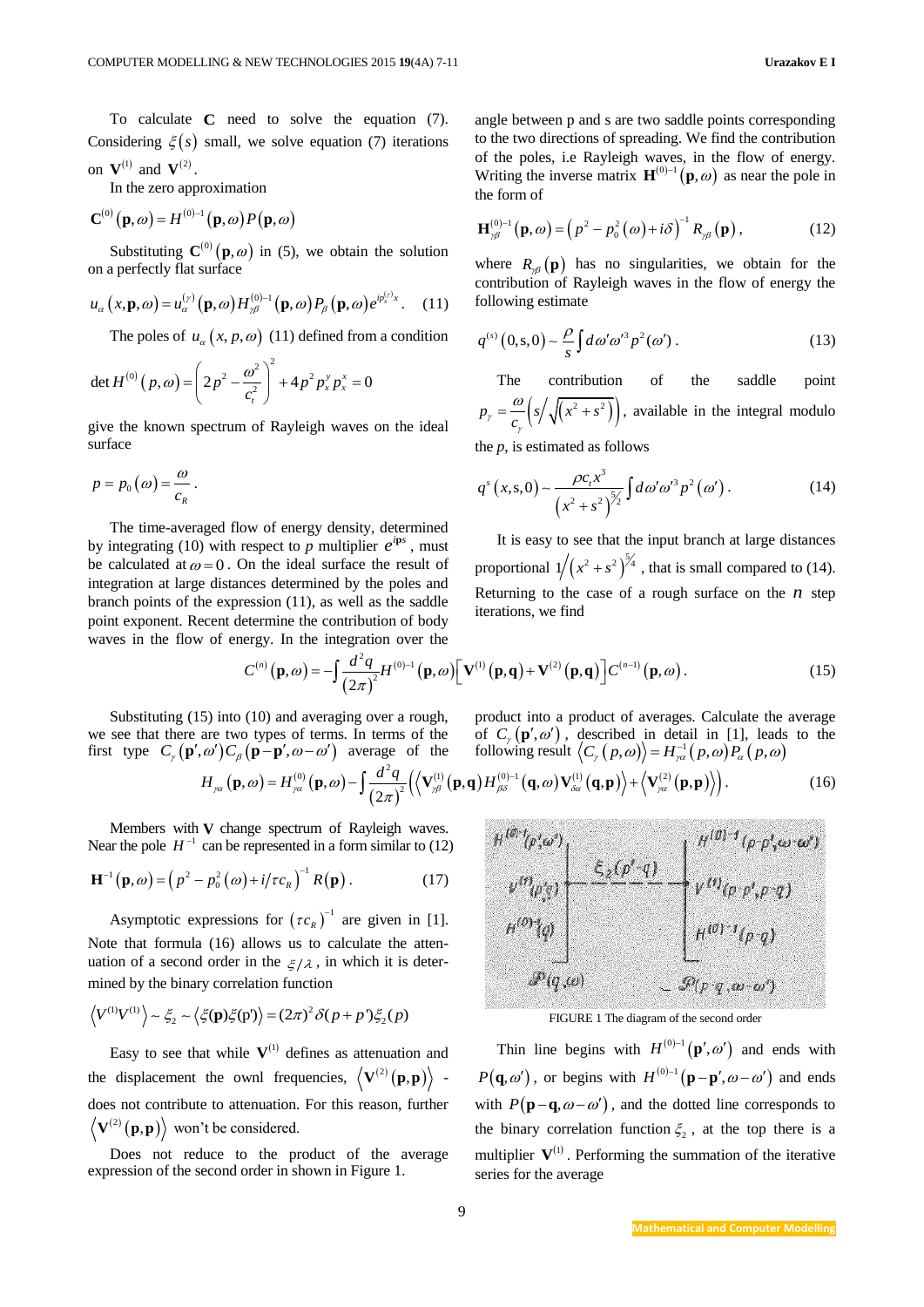$$
\langle C_{\gamma}(\mathbf{p}',\omega')C_{\beta}^{*}(\mathbf{p}'-\mathbf{p},\omega'-\omega)(p'-p)_{s}\rangle = \prod_{\gamma\beta s}(\mathbf{p}',\omega',\mathbf{p}'-\mathbf{p},\omega'-\omega)
$$

in the ladder approximation we obtain the equation  
\n
$$
\langle C, (\mathbf{p}', \omega')C_{\rho}(\mathbf{p}'-\mathbf{p}, \omega'-\omega)(p'-p)_z \rangle = \mathbf{I} \int_{\partial S} (\mathbf{p}', \omega', \mathbf{p}'-\mathbf{p}, \omega'-\omega) \times \mathbf{I}[\mathbf{p}', \omega] \cdot \mathbf{p} \cdot (\mathbf{p}', \omega') \cdot \mathbf{p} \cdot (\mathbf{p}', \omega') \cdot \mathbf{p} \cdot (\mathbf{p}', \omega') \cdot \mathbf{p} \cdot (\mathbf{p}', \omega') \cdot \mathbf{p} \cdot (\mathbf{p}', \omega') \cdot \mathbf{p} \cdot (\mathbf{p}', \omega') \cdot \mathbf{p} \cdot (\mathbf{p}', \omega') \cdot \mathbf{p} \cdot (\mathbf{p}', \omega') \cdot \mathbf{p} \cdot (\mathbf{p}', \omega') \cdot \mathbf{p} \cdot (\mathbf{p}', \omega') \cdot \mathbf{p} \cdot (\mathbf{p}', \omega') \cdot \mathbf{p} \cdot (\mathbf{p}', \omega') \cdot \mathbf{p} \cdot (\mathbf{p}, \omega') \cdot \mathbf{p} \cdot (\mathbf{p}, \omega') \cdot \mathbf{p} \cdot (\mathbf{p}, \omega') \cdot \mathbf{p} \cdot (\mathbf{p}, \omega') \cdot \mathbf{p} \cdot (\mathbf{p}, \omega') \cdot \mathbf{p} \cdot (\mathbf{p}, \omega') \cdot \mathbf{p} \cdot (\mathbf{p}, \omega') \cdot \mathbf{p} \cdot (\mathbf{p}, \omega') \cdot \mathbf{p} \cdot (\mathbf{p}, \omega') \cdot \mathbf{p} \cdot (\mathbf{p}, \omega') \cdot \mathbf{p} \cdot (\mathbf{p}, \omega') \cdot \mathbf{p} \cdot (\mathbf{p}, \omega') \cdot \mathbf{p} \cdot (\mathbf{p}, \omega') \cdot \mathbf{p} \cdot (\mathbf{p}, \omega') \cdot \mathbf{p} \cdot (\mathbf{p}, \omega') \cdot \mathbf{p} \cdot (\mathbf{p}, \omega') \cdot \mathbf{p} \cdot (\mathbf{p}, \omega') \cdot \mathbf{p} \cdot (\mathbf{p}, \omega') \cdot \mathbf{p} \cdot (\mathbf{p}, \omega') \cdot \mathbf{p} \cdot (\mathbf{p}, \omega') \cdot \mathbf{p} \cdot (\mathbf{p}, \omega') \cdot \mathbf{p} \cdot (\mathbf{p}, \omega') \cdot
$$

Later on we will be interested in the case when the correlation length *d* (an area in which  $\xi_2$  significantly different from zero) is large in comparison with the characteristic length of Rayleigh waves. In deriving (18) characteristic length of Rayleigh waves. In deriving (18)<br>we have neglected terms of order  $\lambda/d$ . The time-averaged<br> $\left(\frac{d^2t}{dx^2}, \left\langle \mathbf{V}_{gu}^{(1)}(\mathbf{p}', \mathbf{t}) \mathbf{V}_{gv}^{(1)^*}(\mathbf{p}'-\mathbf{p}, \mathbf{t}-\mathbf{p}) \right\rangle \right)$ 

flow  $q(x, p, \omega)$  at large distances is determined by p and ω, are small in comparison with the characteristic frequency and length of Rayleigh waves. For this reason, the integral

of Rayleigh waves. In deriving (18) the integral  
erms of order 
$$
\lambda/d
$$
. The time-averaged  

$$
\int \frac{d^2t}{(2\pi)^2} \langle \mathbf{V}^{(1)}_{\alpha\mu}(\mathbf{p}', \mathbf{t}) \mathbf{V}^{(1)*}_{\beta\nu}(\mathbf{p}'-\mathbf{p}, \mathbf{t}-\mathbf{p}) \rangle \prod_{\mu\nu s} (\mathbf{t}, \omega', \mathbf{t}-\mathbf{p}, \omega'-\omega) = p_s' \mathbf{K}_{\alpha\beta}(\omega, \omega').
$$
 (19)

We will calculate at small p and ω, *p'* corresponds to length of the excited Rayleigh waves. To solve  $\mathbf{l}_x \mathbf{K}_{\alpha\delta}(\omega, \omega') = \int \frac{d^2 p'}{dx^2} \langle \mathbf{V}_{\alpha\delta}^{\beta}(\omega, \omega') \rangle$ the length of the excited Rayleigh waves. To solve equation (18) multiply it by  $\left\langle \mathbf{V}_{\alpha y}^{(1)}(\mathbf{l}, \mathbf{p'})\mathbf{V}_{\delta\beta}^{(1)*}(\mathbf{l}-\mathbf{p}, \mathbf{p'}-\mathbf{p})\right\rangle$ 

The set of small p and 
$$
\omega
$$
, p' corresponds to  
excited Rayleigh waves. To solve  

$$
\textbf{I}_{s} \mathbf{K}_{\alpha\delta}(\omega,\omega') = \int \frac{d^{2}p'}{(2\pi)^{2}} \langle \mathbf{V}_{\alpha\gamma}^{(1)}(\mathbf{l},\mathbf{p}')\mathbf{V}_{\delta\beta}^{(1)*}(\mathbf{l}-\mathbf{p},\mathbf{p}'-\mathbf{p}) \rangle \times
$$

$$
\times H_{\gamma\mu}^{-1}(\mathbf{p}',\omega')H_{\beta\gamma}^{-1*}(\mathbf{p}'-\mathbf{p},\omega'-\omega)[P_{\mu}(\mathbf{p}',\omega')P_{\gamma}^{*}(\mathbf{p}'-\mathbf{p},\omega'-\omega)+\mathbf{K}_{\mu\gamma}(\omega,\omega')]p'_{s}
$$
(20)

The character of the solutions of (20) is determined by

which of the functions  

$$
\zeta_2 (\mathbf{l} - \mathbf{p}') \sim \left\langle \mathbf{V}^{(1)} (\mathbf{l}, \mathbf{p}') \mathbf{V}^{(1)*} (\mathbf{l} - \mathbf{p}, \mathbf{p}' - \mathbf{p}) \right\rangle \qquad \text{or}
$$

 $H^{-1}(\mathbf{p}', \omega')H^{-1*}(\mathbf{p}'-\mathbf{p}, \omega'-\omega)$  are in the integration over *p* more acute. The first significantly changes at modification of the module in the range of  $1/d$  order, and the second – in the range of  $1/\tau c_R$ . Appropriate intervals of the angle of the vector  $\mathbf{p}'$ :  $1/dp_0(\omega')$  for  $\xi_2(\mathbf{l}-\mathbf{p}')$  and  $1/\sqrt{\tau c_R p}$ for  $H^{-1}(\mathbf{p}', \omega')H^{-1*}(\mathbf{p}'-\mathbf{p}, \omega'-\omega)$  .

Multiplying  $(20)$  on the scalar  $\bf{l}$  and using  $(18)$  we see that the following limiting cases.

The correlation radius d is large in comparison with the  $\tau c_R$ . Integration with respect to the vector **p**<sup> $\prime$ </sup> in (20) is performed using a sharp function  $\xi_2(\mathbf{l} - \mathbf{p}')$ , and pole denominators  $H^{-1}$  may be submitted at  $\mathbf{p}' = \mathbf{l}$ . In this we obtain

case, used the ladder approximation is inapplicable because it omitted the derivation of (18) diagrams are large in parameter  $(ap')^-$ 

At lower values of the correlation length  $d < \tau c_R$ integration modulo **p** performed using pole denominators, and the integration over the angle  $\theta'$  - between  $\mathbf{p}'$  and **l** and using the function  $\xi_2$  on condition.

$$
\frac{P}{\left(P_0(\omega)\right)^2} \ll \frac{1}{\tau c_R}.\tag{21}
$$

Allocating polar as denominator  $(p \cos \theta + p_0(\omega) - i/\tau c_R)^{-1}$  $b = (p \cos \theta + p_0(\omega) - i/\tau c_R)^{-1}$ , where  $\theta$  - a angle between  $\mathbf{p}'$  and  $\mathbf{l}$ , and entering the matrix which does not

have features 
$$
M_{\alpha\beta}(\mathbf{l}, \mathbf{p}') = \frac{\mathbf{V}_{\alpha\delta}^{(1)}(\mathbf{l}, \mathbf{p}')R_{\beta\beta}(\mathbf{p}')}{2p_0(\omega')}
$$

a sharp function 
$$
\xi_2 (\mathbf{l} - \mathbf{p}')
$$
, and pole  
may be submitted at  $\mathbf{p}' = \mathbf{l}$ . In this  

$$
K_{\alpha\delta}(\omega, \omega') = i\pi b \Big[ \Big\langle -\int M_{\alpha\mu} M_{\delta\gamma}^* \cos\theta' d\theta' \Big\rangle P_{\mu} P_{\gamma}^* + \Big\langle -\int M_{\alpha\mu} M_{\delta\gamma}^* \cos\theta' d\theta' \Big\rangle K_{\mu\gamma}(\omega, \omega') \Big].
$$
 (22)

Solving (22), we find

$$
K_{\alpha\delta}(\omega,\omega') = i\pi b \Big[ \Big\langle -\int M_{\alpha\mu} M_{\delta\gamma}^* \cos\theta' d\theta' \Big\rangle P_{\mu} P_{\gamma}^* + \Big\langle -\int M_{\alpha\mu} M_{\delta\gamma}^* \cos\theta' d\theta' \Big\rangle K_{\mu\gamma}(\omega,\omega') \Big].
$$
  
we find  

$$
K_{\mu\gamma}(\omega,\omega') = \Big[ \delta_{\mu\beta} \delta_{\nu\gamma} - i\pi b \Big\langle -\int M_{\mu\beta} M_{\nu\gamma}^* \cos\theta' d\theta' \Big\rangle \Big]^{-1} \times \Big\langle -\int M_{\beta\alpha} M_{\gamma\delta}^* \cos\theta' d\theta' \Big\rangle i\pi b P_{\alpha} P_{\delta}^*.
$$

$$
K_{\mu\nu}(\omega,\omega') = \left[\delta_{\mu\beta}\delta_{\nu\gamma} - i\pi b \left\langle -\int M_{\mu\beta} M_{\nu\gamma}^* \cos\theta' d\theta' \right\rangle \right]^{-1} \times \left\langle -\int M_{\beta\alpha} M_{\gamma\delta}^* \cos\theta' d\theta' \right\rangle i\pi b P_{\alpha} P_{\delta}^*.
$$
\nSubstituting the value  $K_{\alpha\delta}$  of (22) into the expression for the polarized operator  $\prod_{\gamma\beta s} (18)$ , we obtain

\n
$$
\prod_{\gamma\beta s} = H_{\gamma\alpha}^{-1} H_{\beta\delta}^{-1*} p_s' \left\{ P_{\alpha} P_{\delta}^* + \left[ \delta_{\alpha\beta} \delta_{\delta\gamma} - i\pi b \left\langle -\int M_{\alpha\beta} M_{\delta\gamma}^* \cos\theta' d\theta' \right\rangle \right]^{-1} \times i\pi b \left\langle -\int M_{\beta\mu} M_{\nu\nu}^* \cos\theta' d\theta' \right\rangle P_{\mu} P_{\gamma}^* \right\}.
$$

Presenting the inverse matrix as